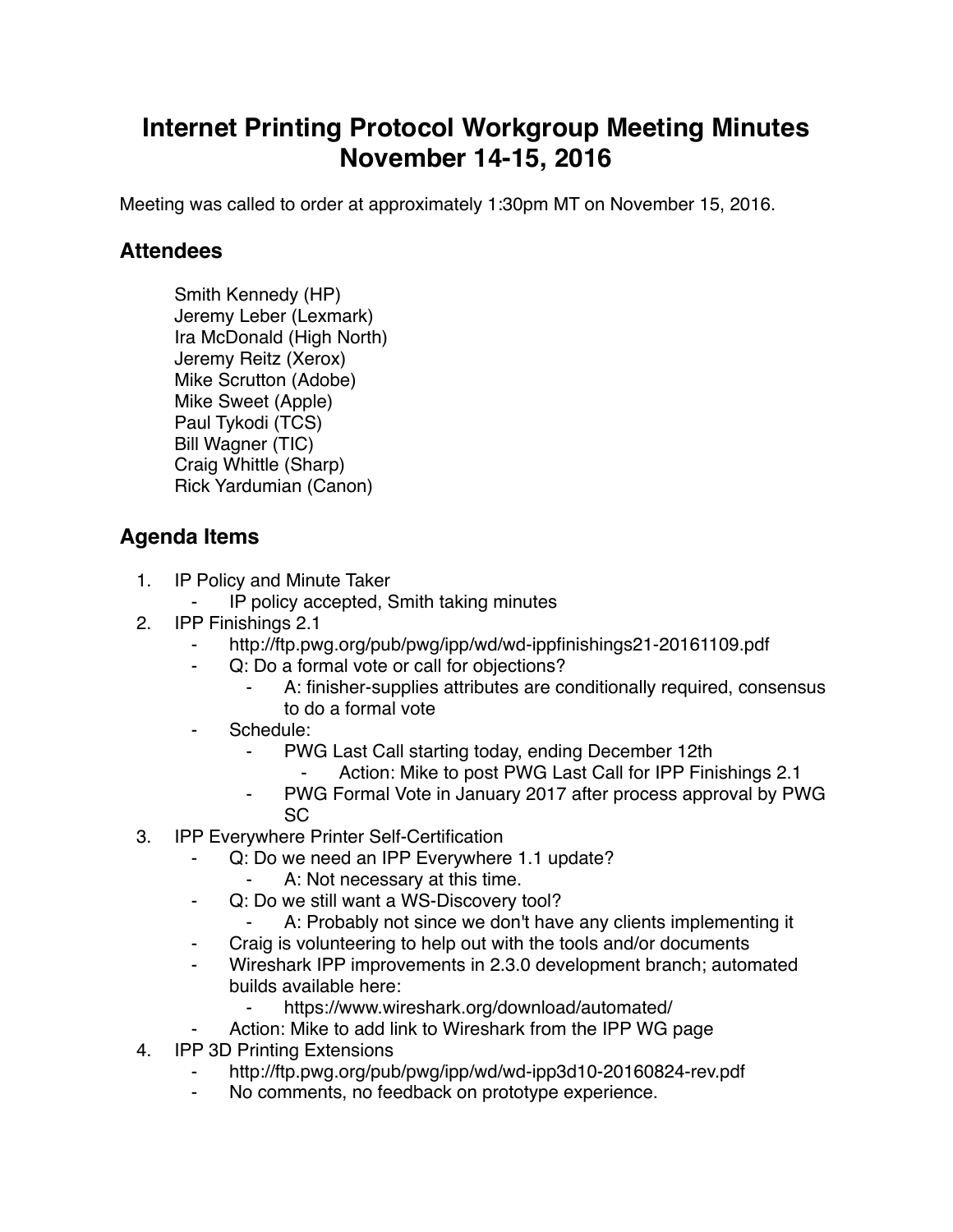- Schedule:
	- Stable draft today, consensus is to skip WG Last Call
	- PWG Last Call starting today, ending December 12th
		- Action: Mike to post PWG Last Call for IPP 3D Printing **Extensions**
	- PWG Formal Vote in January 2017 after process approval by PWG SC
- Comments from Semantic Model meeting:
	- Ranges, discrete values, or both for material-xxx-supported?
		- Filament is manufactured in specific sizes, may not need ranges
		- ⁃ Also see discussion of material-diameter tolerances
		- Discrete values can be listed as a range with the same lower and upper bounds in Semantic Model, keep as integer | rangeOfInteger in IPP.
	- What about tolerances for material-diameter?
		- Useful for controlling output quality since large tolerances can lead to less accurate printing (printer extrudes a volume of material by advancing a length of filament - actual volume depends on diameter of filament that was extruded...)
		- Need to talk about this in IPP WG, maybe a last call comment...
			- New "material-diameter-tolerance (integer(0:MAX))" member attribute for "materials-col" to define the tolerance of the loaded/preset/requested material
	- ⁃ "job-constraints-supported" and "job-resolvers-supported" are currently required but a printer may not have any constraints needs to be removed from Table 5.
- 5. IPP System Service
	- http://ftp.pwg.org/pub/pwg/ipp/wd/wd-ippsystem10-20161101-rev.pdf
	- ⁃ Q: date-time-at-canceled/installed, change names?
		- A: No, but define semantics of -at-canceled to include aborted, like date-time-at-completed for jobs
	- Q: What about executable resources for Jobs or Printers?
		- A: Say something about support for executable resources being implementation-defined.
	- ⁃ Q: Expose allocation count in "resource-use-count" attribute?
		- A: Yes, add "resource-use-count (integer(0:MAX))"
	- Q: What about executable resources, do they get canceled automatically?
		- A: Need to define lifecycle
		- ⁃ Install-Resource with a new version, the old version reverts to the 'available' state after successful installation.
	- Resource Life Cycle Diagram:
		- Add Note 2 (for 'installed') about state going back to 'available' when a new version of the resource is installed.
	- ⁃ Resource Metadata Requirements:
		- Need to document metadata and validation requirements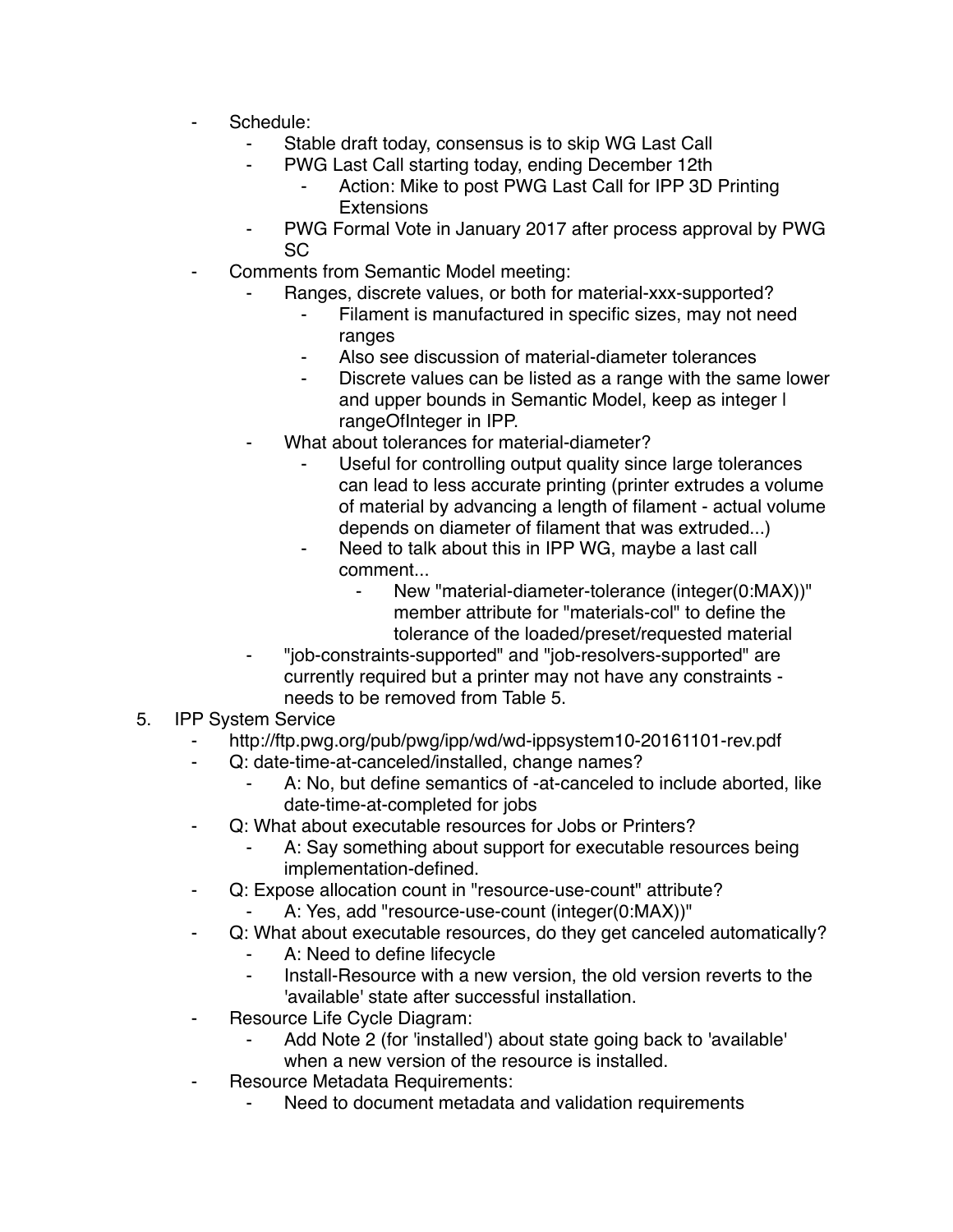- **But avoid DRM**
- For example, code signatures and format/data validation for executable resources, just format/data validation for nonexecutable resources.
	- ⁃ Point people to guidance on proper ways to do validation
- Section 4.6
	- Resource use count and persistence:
		- Use count is 0 unless allocated explicitly for a Printer or Job, or for executable software/firmware that is running on the **System**
	- Rewrite as persistent until canceled or aborted by System, use count reflects allocation to Jobs, Printers, or the System
	- Talk about what happens when a resource is cancelled ("busy" resources get the 'cancel-requested' keyword added to "resourcestate-reasons")
- Section 5.6:
	- Add something about Job-scope resources (just the first item from the printer list, reworded for jobs)
- **Section 6.1.5.1:** 
	- Reword requested-attributes: "The Client SHOULD only supply and the System MUST only support requests for any Printer attributes that are listed ..."
- **Section 6.1.6.1:** 
	- Update as "system-uri" (uri) or "printer-uri" (uri): The Client MUST supply either the "system-uri" or "printer-uri" and the Server MUST support both the "system-uri" and "printer-uri" operation attributes which specify the target System or Printer for the operation.
- Section 6.2.1:
	- Move resource info to section 4, add back reference for resource history.
- Section 6.2.2:
	- ⁃ Line 1268 (and other places): Replace "Resource for use" with just "Resource"
	- ⁃ Lines 1269-1270: will either change "resource-state" to 'installed' or add 'install-requested" to "resource-state-reasons".
	- Add Job-scope resource note (basically note 1)
	- ⁃ Lines 1286-1287: Add Subscription Template group(s) to Create-Resource request to create Resource-scope Subscription objects, in addition to Create-Resource-Subscription(s)
- Section 6.2.???: (Create-Printer)
	- Add support for Subscription Template groups to create Subscription objects associated with printer at time of creation
- Section 6.2.5 (Install-Resource):
	- Executable resources MUST and other resources SHOULD have an associated cryptographic signature to allow the System to validate the content and origin of the resource.
	- Maybe add subsections on resource validation in section 4.x, back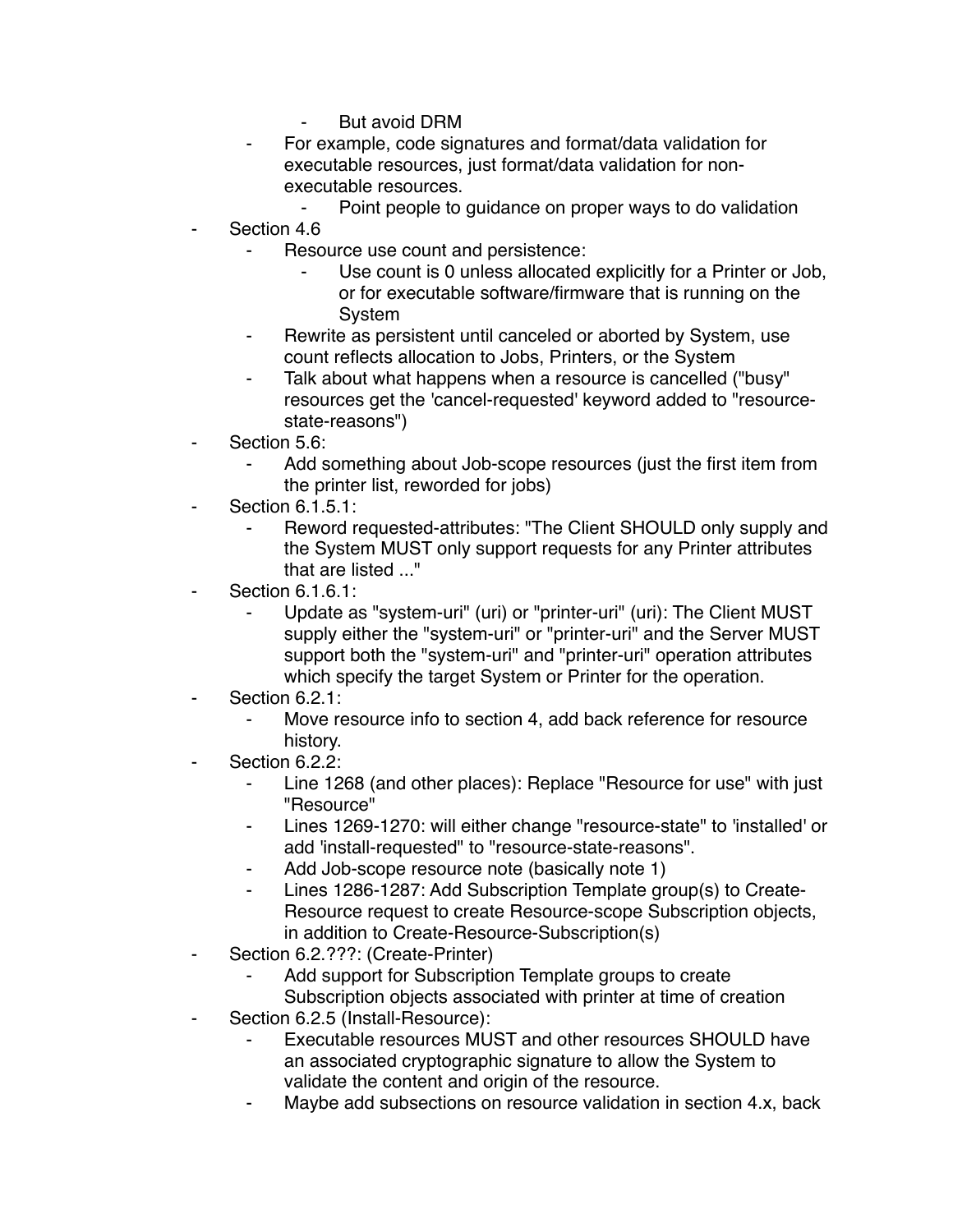reference it here.

- Section 6.2.6 (Send-Resource-Data):
	- SHOULD perform validation of the resource data, including the presence and correct formatting of any cryptographic signature in the resource data.
	- Maybe add subsections on resource validation in section 4.x, back reference it here.
- Section 6.2.7:
	- Lines 1381-1382: Dump talk of aborting resources due to a bad setresource-attributes request.
- Section 7.1.:
	- ⁃ Line 1655: Need a period.
	- ⁃ "The following operation attributes apply to the operations defined or extended in this specification."
- Section 7.1.2:
	- Drop reference to Create-Resource (reject redlined text).
	- ⁃ "specifies a list of "printer-id" values for target ..."
- Section 7.1.9:
	- **Mention Allocate-Printer-Resources**
	- ⁃ "specifies a list of "resource-id" values for associated ..."
- Global: look for "specifies a list of" and make sure the list is the correct items
- Section 7.2.11:
	- ⁃ Fix syntax ("type2" instead of "type 2")
- ⁃ Global: "type2" instead of "type 2"
- Section 7.2.18:
	- ⁃ Add "This attribute is semantically analogous to the "printermandatory-job-attributes" attribute [REF]."
	- Reword:
		- This REQUIRED System attribute lists the minimum Printer and operation attributes that are required for a successful Create-Printer operation. This attribute MUST include the values 'printer-name' and 'printer-xri-supported' and SHOULD include the recommended attributes in Table 9.
		- Table 9: Drop required attributes and conformance column.
- Q: Do we have "printer-creation-attributes-supported (1setOf type2) keyword)" System Description attribute?
	- A: No, but we should.
	- Semantically analogous to the "job-creation-attributes-supported" Printer Description attribute.
- ⁃ Section 7.5.3:
	- ⁃ "SMI number assigned by IANA"
- Section 7.7.1:
	- ⁃ "when the Resource transitions to the 'canceled' or 'aborted' state."
- ⁃ Section 7.7.3:
	- ⁃ "when the Resource transitions to the 'installed' state."
- Section 7.7.8: